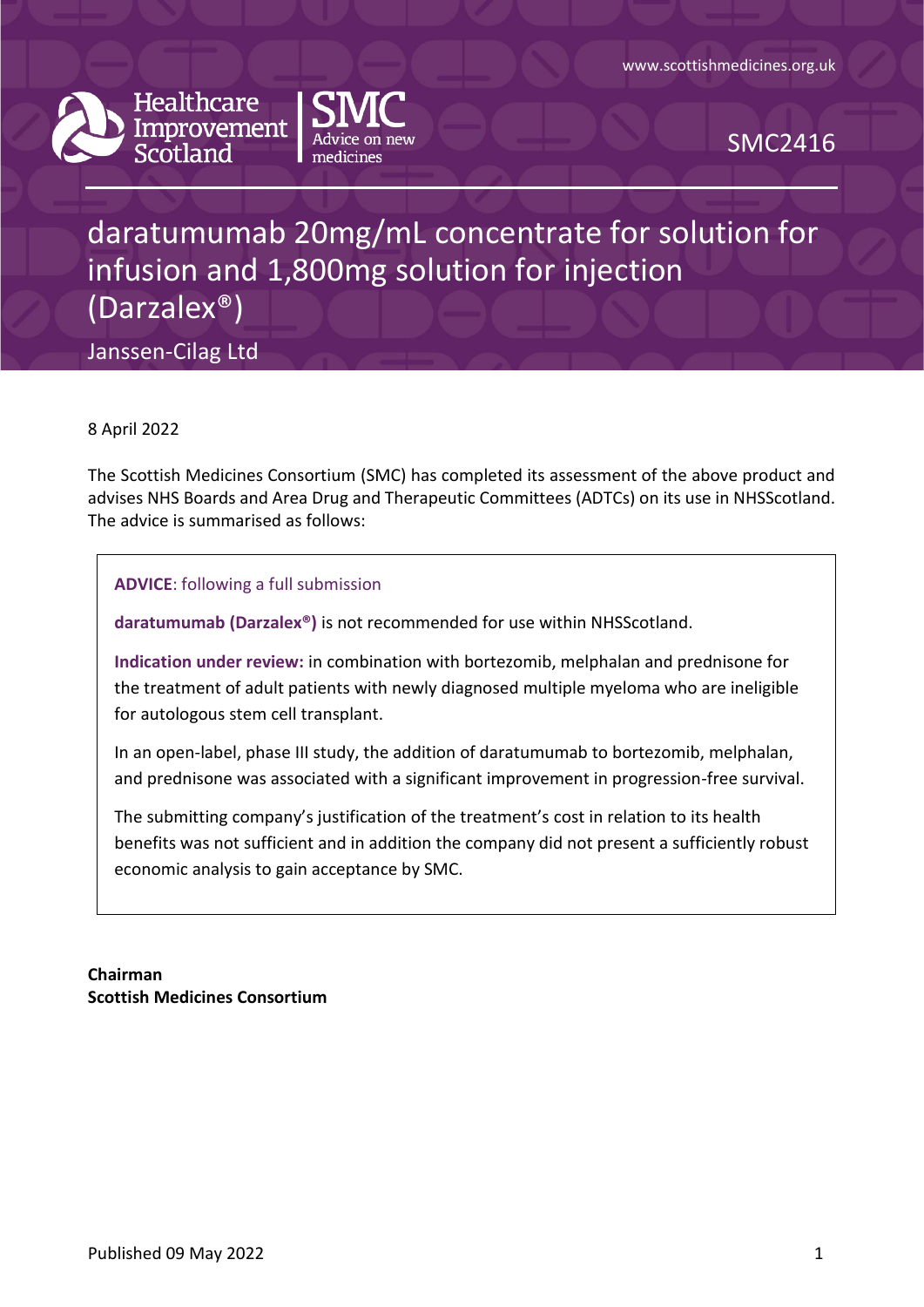### Indication

Daratumumab in combination with bortezomib, melphalan and prednisone for the treatment of adult patients with newly diagnosed multiple myeloma who are ineligible for autologous stem cell transplant.<sup>1,2</sup>

### Dosing Information

The recommended dose of daratumumab by intravenous (IV) infusion is 16mg/kg body weight. The dosing schedule is detailed in Table 1. Daratumumab IV infusion should be administered by a healthcare professional, in an environment where resuscitation facilities are available.

The recommended dose of daratumumab solution for subcutaneous (SC) injection is 1,800mg. The dosing schedule is detailed in Table 1. Daratumumab SC formulation should be administered by a healthcare professional, and the first dose should be administered in an environment where resuscitation facilities are available.

Daratumumab SC formulation is not intended for IV administration and should be given by SC injection only. For patients currently receiving daratumumab IV formulation, daratumumab solution for SC injection may be used as an alternative to the IV daratumumab formulation starting at the next scheduled dose.

For more information on infusion rates, recommended concomitant medicines, and management of adverse reactions, please see Summary of Product Characteristics (SPC).<sup>1,2</sup>

#### **Table 1. Dosing schedule of daratumumab in combination with bortezomib, melphalan, and prednisone1,2**

| <b>Weeks</b>                                                            | <b>Schedule (total doses)</b>         |  |
|-------------------------------------------------------------------------|---------------------------------------|--|
| Weeks 1 to 6                                                            | Weekly (total of 6 doses)             |  |
| Weeks 7 to 54 <sup>a</sup>                                              | Every three weeks (total of 16 doses) |  |
| Week 55 onwards until disease progression <sup>b</sup>                  | Every four weeks                      |  |
| $a$ = First dose of the every-3-week dosing schedule is given at week 7 |                                       |  |

b = First dose of the every-4-week dosing schedule is given at week 55

### Product availability date

Daratumumab 20mg/mL concentrate for solution for infusion, July 2018 Daratumumab 1,800mg solution for injection, June 2020 Daratumumab meets SMC orphan criteria for this indication.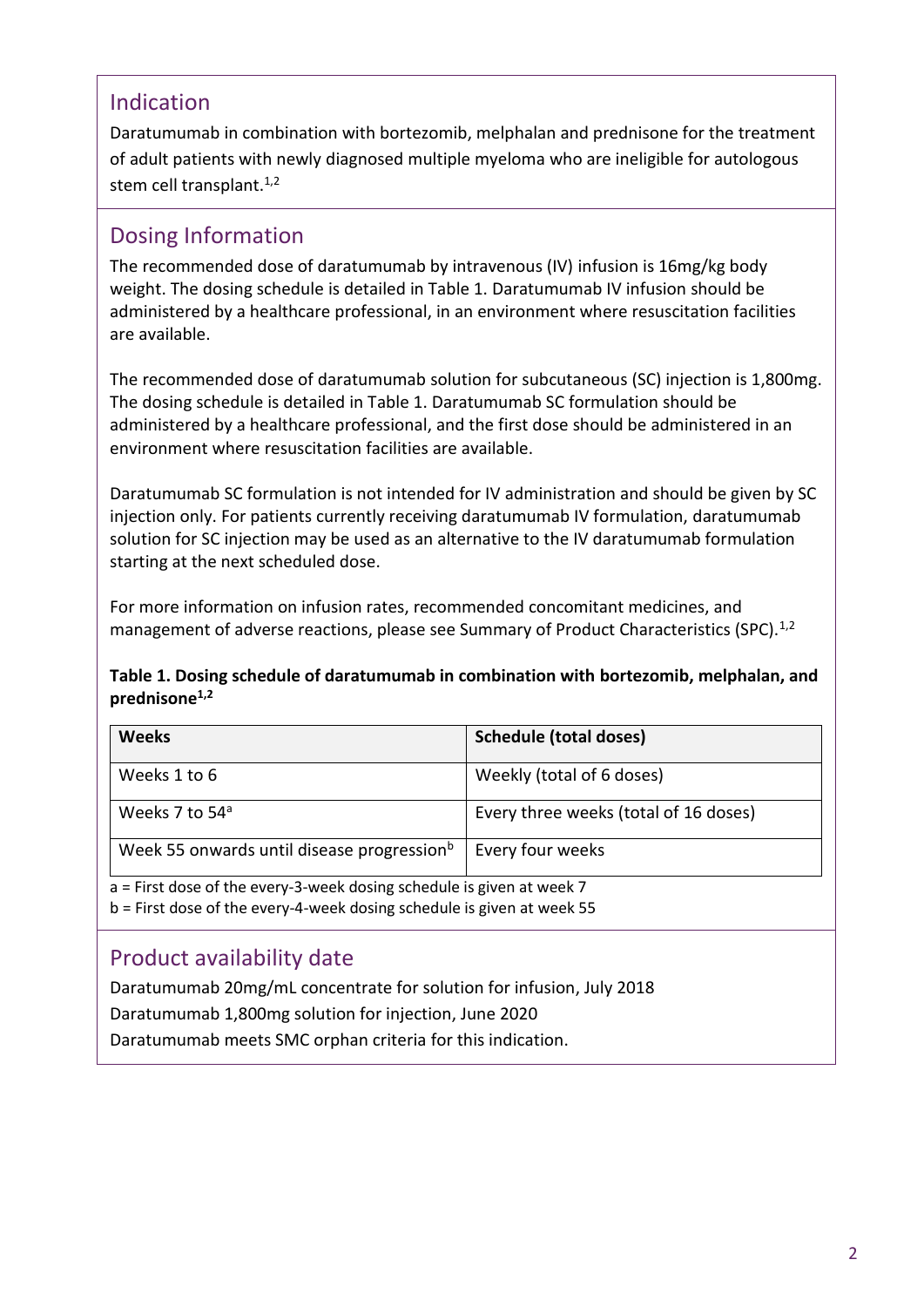### Summary of evidence on comparative efficacy

Daratumumab is an immunoglobulin G1 kappa (IgG1K) human monoclonal antibody. It binds to and inhibits CD38, a protein expressed at a high level on the surface of multiple myeloma tumour cells, which leads to immune mediated tumour cell death. $1,2$ 

ALCYONE is a multicentre, randomised, open-label, parallel group, phase III study which evaluated the efficacy and safety of daratumumab with bortezomib, melphalan and prednisone (BMP) compared with BMP in 706 adult patients with previously untreated multiple myeloma. Study patients were ineligible for high-dose therapy/autologous stem cell transplant (ASCT), due to presence of important comorbid conditions or age ≥65 years. Patients were required to have measurable disease and an Eastern Cooperative Oncology Group (ECOG) score of 0, 1 or 2.<sup>3,4</sup>

Patients were randomised equally to receive BMP with or without daratumumab. All patients received up to nine (42-day) cycles of subcutaneous bortezomib (1.3mg/m<sup>2</sup> twice weekly on weeks 1, 2, 4, and 5 of cycle 1 and once weekly on weeks 1, 2, 4, and 5 of cycles 2 to 9), oral melphalan (9mg/m<sup>2</sup> once daily on days 1 to 4 of each cycle), and oral prednisone (60mg/m<sup>2</sup> once daily on days 1 to 4 of each cycle). Patients randomised to the daratumumab treatment group received daratumumab by IV infusion at a dose of 16mg/kg once weekly in cycle 1 (with concomitant dexamethasone to manage infusion reactions), every 3 weeks in cycles 2 to 9, and every 4 weeks thereafter until disease progression, unacceptable toxic effects, or study end. Randomisation was stratified according to International Staging System (ISS) disease stage (I, II, or III), geographic region (Europe versus other), and age (<75 years versus ≥75 years).<sup>4</sup>

The primary outcome was progression-free survival (PFS), defined as the time from randomisation to either disease progression (according to International Myeloma Working Group [IMWG] response criteria) or death. Efficacy analyses were performed in the intention-to-treat (ITT) population, which included all patients who underwent randomisation. A hierarchical statistical testing strategy was applied in the study with no formal testing of outcomes after the first nonsignificant outcome in the hierarchy. The secondary outcomes included in the hierarchical testing were overall response rate (ORR), rate of very good partial response (VGPR) or better, rate of complete response (CR) or better, minimal residual disease (MRD) negativity rate, and overall survival.<sup>3,4</sup>

At an interim analysis of PFS (June 2017), the addition of daratumumab to BMP was associated with a significant improvement in PFS. Since this crossed the pre-specified stopping boundary for PFS, this became the primary PFS analysis.<sup>1,2,4</sup> At an updated interim analysis of PFS (June 2019), the addition of daratumumab to BMP was associated with a significant improvement in overall survival which crossed the pre-specified stopping boundary for overall survival. Median overall survival had not been reached in either group. <sup>5</sup> Other secondary outcomes were supportive. See Table 2 for more details.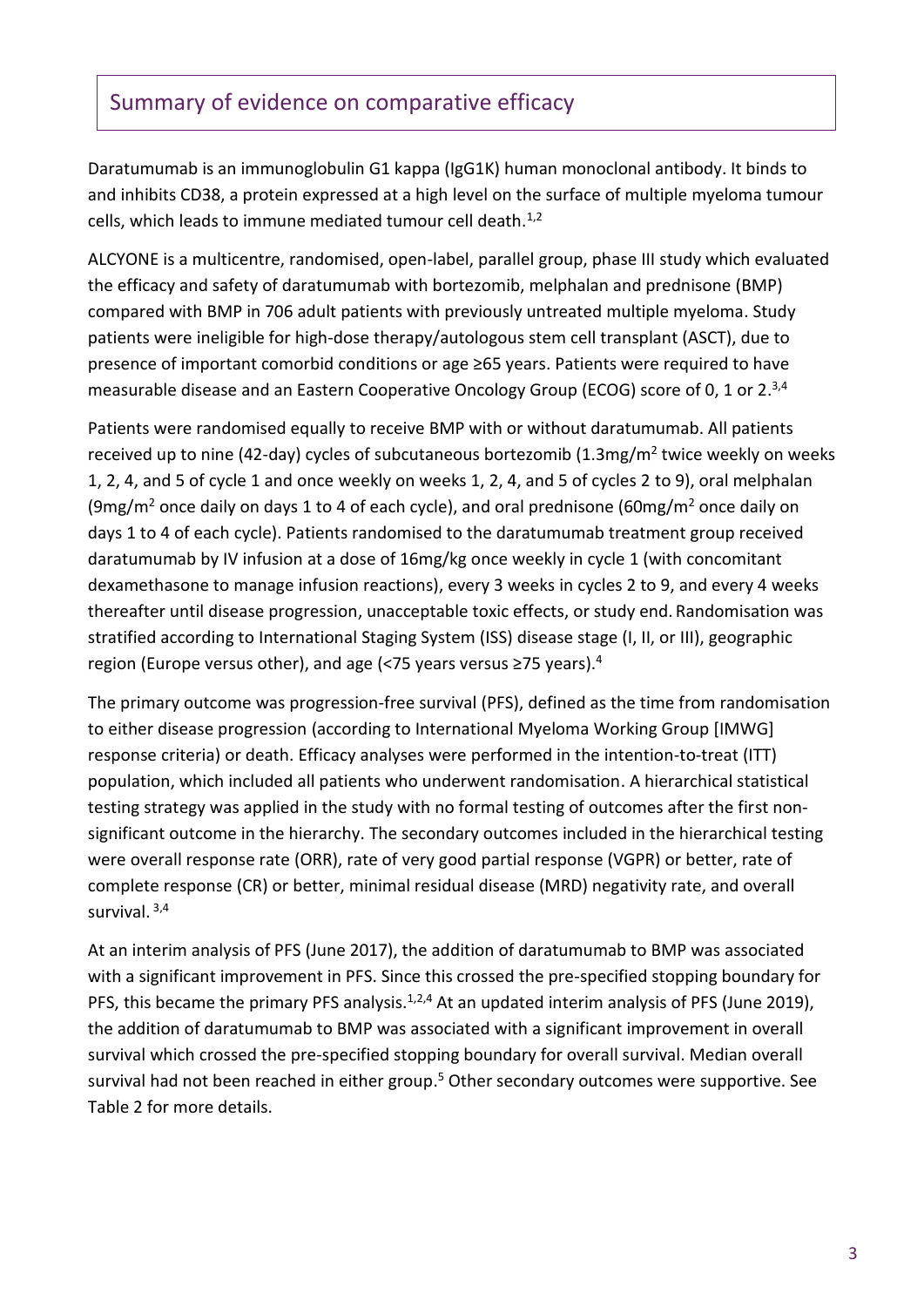|                                                                             | Interim Analysis 2 (June 2017)                                    |             | Interim Analysis 3 (June 2019) |                       |
|-----------------------------------------------------------------------------|-------------------------------------------------------------------|-------------|--------------------------------|-----------------------|
|                                                                             | Daratumumab plus                                                  | <b>BMP</b>  | <b>Daratumumab</b>             | <b>BMP</b>            |
|                                                                             | <b>BMP</b>                                                        | $(n=356)$   | plus BMP                       | $(n=356)$             |
|                                                                             | $(n=350)$                                                         |             | $(n=350)$                      |                       |
| Median follow-up                                                            | 16.5 months                                                       |             |                                | 40.1 months           |
|                                                                             | Primary outcome: Progression-free survival (as per IMWG criteria) |             |                                |                       |
| Events                                                                      | 88                                                                | 143         | 176                            | 265                   |
| <b>Median PFS</b>                                                           | <b>NE</b>                                                         | 18.1 months | 36.4 months                    | 19.3 months           |
| Hazard Ratio (95%                                                           | 0.50 (0.38 to 0.65)                                               |             | 0.42 (0.34 to 0.51)            |                       |
| CI)                                                                         | p<0.001                                                           |             |                                | p<0.001               |
| 18-month PFS                                                                | 72%                                                               | 50%         | $\overline{\phantom{0}}$       | -                     |
| rate                                                                        |                                                                   |             |                                |                       |
|                                                                             | Secondary outcome: Overall response rate (as per IMWG criteria)   |             |                                |                       |
| Proportion with                                                             | 91%*                                                              | 74%         | 91%                            | 74%                   |
| response                                                                    |                                                                   |             |                                |                       |
|                                                                             | Secondary outcome: Best overall response (as per IMWG criteria)   |             |                                |                       |
| Complete                                                                    | 43%*                                                              | 24%         | 46%                            | 25%                   |
| response or                                                                 |                                                                   |             |                                |                       |
| better                                                                      |                                                                   |             |                                |                       |
| Partial response                                                            | 20%                                                               | 24%         | 18%                            | 24%                   |
| Stable disease                                                              | 5.7%                                                              | 21%         | 5.7%                           | 21%                   |
|                                                                             | Secondary outcome: MRD negativity rate                            |             |                                |                       |
| Proportion with                                                             | 22%*                                                              | 6.2%        | 28%                            | 7.0%                  |
| negative status                                                             |                                                                   |             |                                |                       |
| for MRD                                                                     |                                                                   |             |                                |                       |
| Sustained                                                                   |                                                                   |             | 16%                            | 4.5%                  |
| negative status for                                                         |                                                                   |             |                                |                       |
| MRD >6 months                                                               |                                                                   |             |                                |                       |
| <b>Secondary outcome: Overall survival</b>                                  |                                                                   |             |                                |                       |
| Events                                                                      | 45                                                                | 48          | 83                             | 126                   |
| Median overall                                                              | <b>NE</b>                                                         | <b>NE</b>   | <b>NE</b>                      | <b>NE</b>             |
| survival                                                                    |                                                                   |             |                                |                       |
| Hazard Ratio (95%                                                           | 0.92 (0.61 to 1.37)                                               |             | 0.60 (0.46 to 0.80)            |                       |
| CI)                                                                         |                                                                   |             |                                |                       |
| 36-month survival                                                           |                                                                   |             | 78%                            | 68%                   |
| rate                                                                        |                                                                   |             |                                |                       |
| Secondary outcome: Progression-free survival on next line of therapy (PFS2) |                                                                   |             |                                |                       |
| Events                                                                      | 44                                                                | 50          | 102                            | 152                   |
| <b>Median PFS2</b>                                                          | <b>NE</b>                                                         | <b>NE</b>   | <b>NE</b>                      | 42.3 months           |
| Hazard Ratio (95%                                                           | 0.82 (0.55 to 1.24)                                               |             |                                | $0.55$ (0.43 to 0.71) |
| CI)                                                                         |                                                                   |             |                                |                       |
| 36-month PFS2                                                               |                                                                   |             | 73%                            | 55%                   |
| rate                                                                        |                                                                   |             |                                |                       |

### **Table 2. Efficacy outcomes of ALCYONE (ITT population). 3, 4, 5,6**

\* p<0.001 (multiplicity-adjusted secondary outcome).

BMP = bortezomib, melphalan and prednisone; CI = confidence interval; IMWG = International Myeloma Working Group; MRD = minimal residual disease; NE = non-estimable PFS = progression-free survival.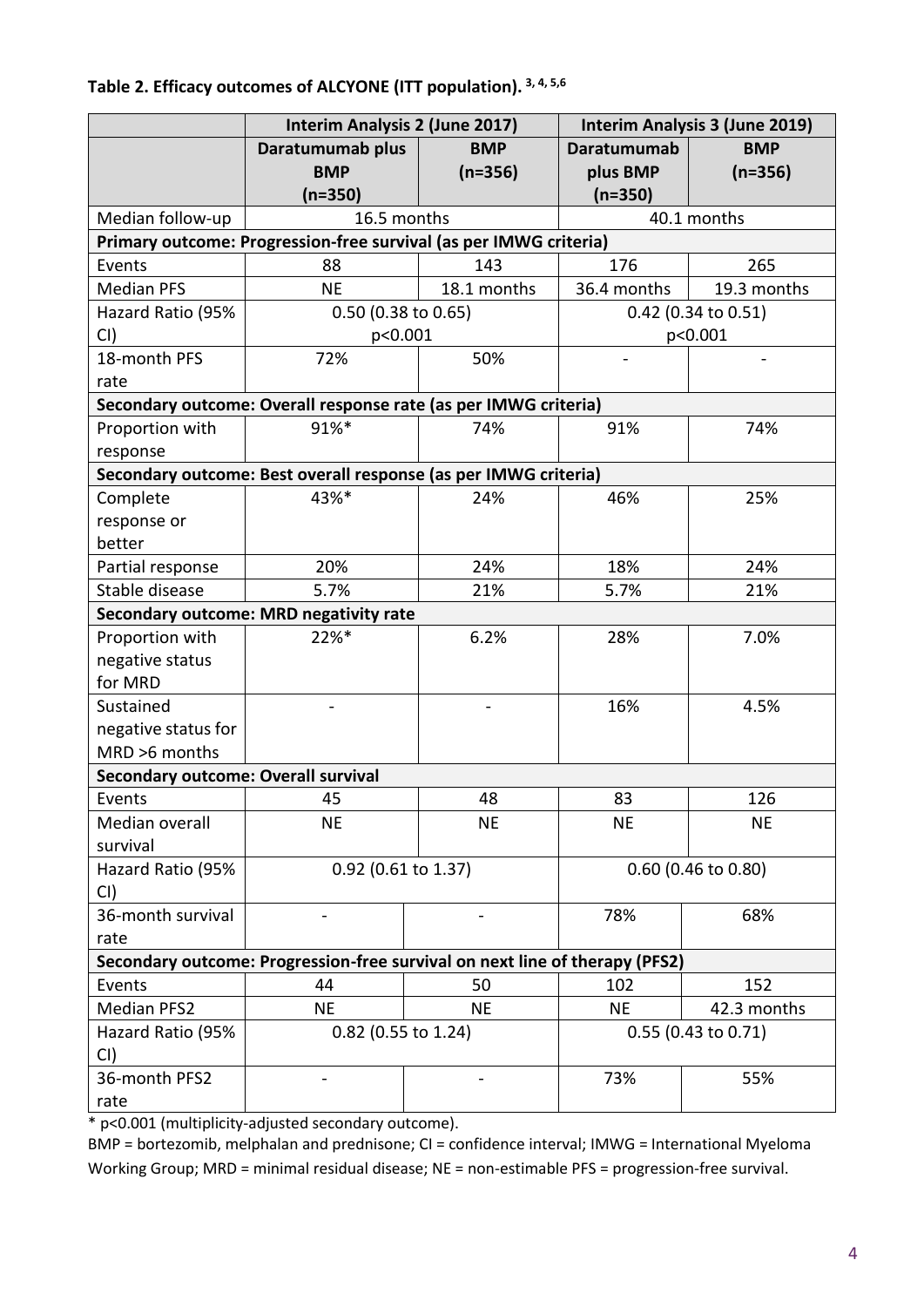Health Related Quality of Life (HRQoL) was assessed using European Organisation for Research and Treatment of Cancer core quality of life questionnaire (EORTC QLQ-C30) and EuroQol 5 dimension 5 level (EQ-5D-5L). Overall, the results suggest that the addition of daratumumab to BMP had no impact on HRQoL.<sup>3</sup>

The company conducted a propensity score-based adjusted analysis using individual patient data from ALCYONE and the open-label, randomised, phase III study MAIA to compare daratumumab plus BMP with lenalidomide plus dexamethasone. Patient data from MAIA were reweighted using the inverse probability of treatment weighting (IPTW) method to match patient data from ALCYONE. Eight baseline characteristics were adjusted for: age, sex, ECOG performance status, ISS stage, creatinine clearance, cytogenetic risk factors, hepatic function, and multiple myeloma type (IgG/not IgG). Results were statistically significant for daratumumab plus BMP for overall survival and time to discontinuation; PFS results were not as consistent since some weighting approaches failed to achieve statistical significance.

A network meta-analysis (NMA) was conducted to compare the efficacy of daratumumab plus BMP with: lenalidomide plus dexamethasone; BMP; bortezomib plus dexamethasone; bortezomib, cyclophosphamide and dexamethasone; melphalan, prednisone and thalidomide or cyclophosphamide, thalidomide and dexamethasone in newly diagnosed multiple myeloma patients who are ineligible for ASCT. The NMA included nine studies. Outcomes included overall survival, PFS, ORR, and complete response (or better response). Daratumumab plus BMP was likely superior to lenalidomide plus dexamethasone in PFS and complete response; overall survival and ORR favoured daratumumab plus BMP but credible intervals crossed 1. Daratumumab plus BMP was generally likely superior to other comparators in the NMA. Comparisons of BMP with other comparators in the NMA generally had credible intervals that spanned 1, suggesting similar clinical efficacy.

### Summary of evidence on comparative safety

In the ALCYONE study at data cut-off June 2019, serious adverse events occurred during cycles one to nine in 38% (132/350) of patients in the daratumumab plus BMP group and in 33% (117/356) of patients in the BMP group. The rate of discontinuation of treatment due to adverse events was lower in the daratumumab plus BMP group than in the BMP group (7% versus 9%).<sup>5</sup>

During cycles 1 to 9, the most common (>15% of patients in either group) grade 3 or 4 treatmentemergent adverse events were neutropenia (40% of patients in the daratumumab plus BMP group and 39% of the BMP group), thrombocytopenia (34% versus 38%), and anaemia (15% versus 20%). During cycles one to nine, the incidence of grade 3 or 4 infections was higher in the daratumumab plus BMP group than in the BMP group (22% versus 15%). Pneumonia was the most common grade 3 or 4 infection (11% versus 4.2%).<sup>5</sup>

The most common (≥10% of patients) adverse events during daratumumab monotherapy after the first nine treatment cycles in patients in the daratumumab plus BMP group were upper respiratory tract infection, bronchitis, viral upper respiratory tract infection, cough, and diarrhoea. The most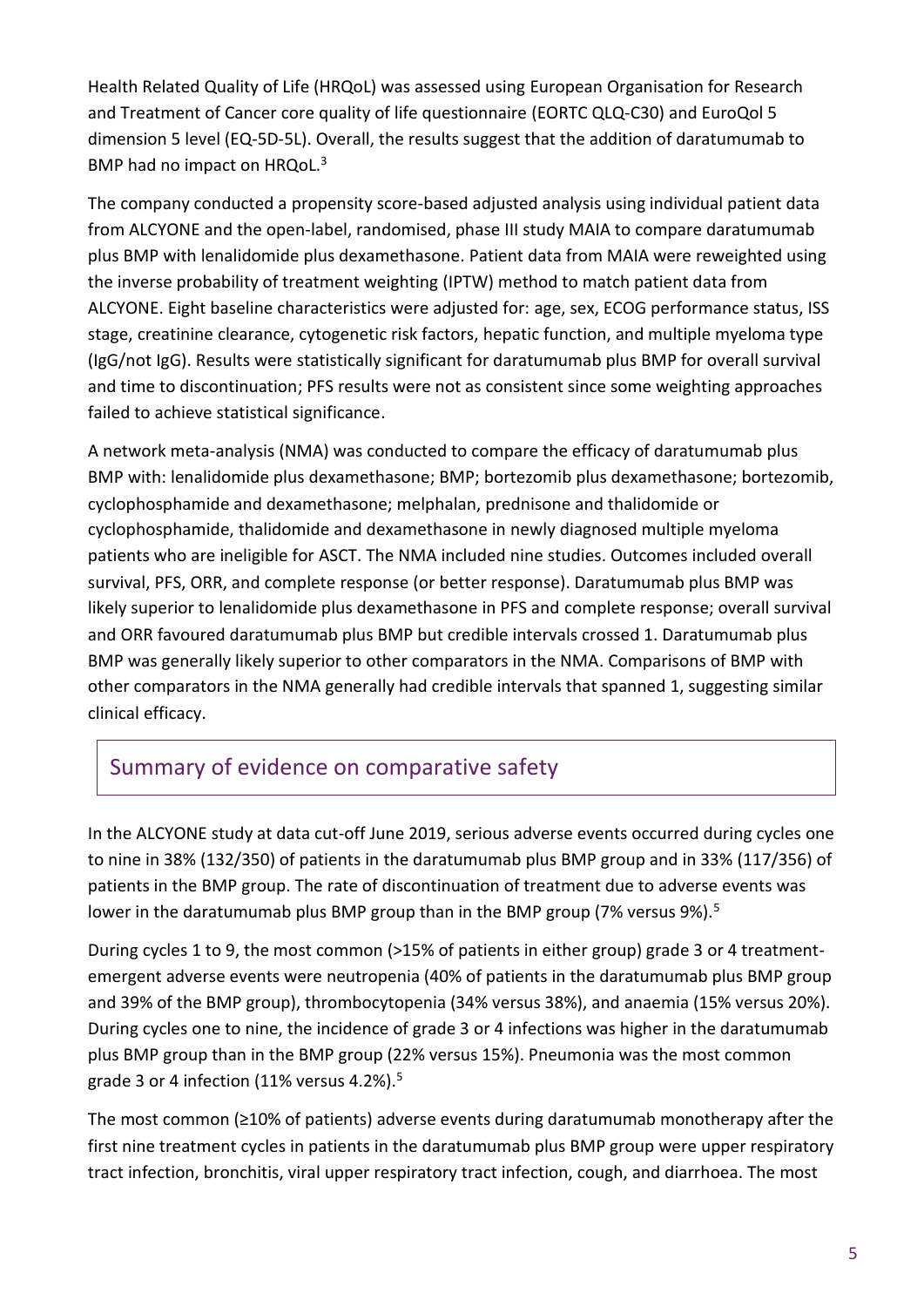common grade 3 or 4 adverse events during this period were anaemia (4.3%), pneumonia (3.6%), hypertension (2.9%), neutropenia (2.2%), and thrombocytopenia (1.8%).<sup>5</sup>

### Summary of clinical effectiveness issues

Multiple myeloma is a malignant disorder of plasma cells which leads to dysfunction in the bone marrow, resulting in progressive morbidity and eventual mortality. At diagnosis, patients are broadly categorised into two groups based on whether they are suitable for intensive treatment including ASCT or not. Patients who are ineligible for ASCT commonly receive longer, less intensive treatment regimens.<sup>3</sup> In Scotland, patients with newly diagnosed multiple myeloma who are ineligible for ASCT may receive one of the following:<sup>7</sup>

- $\bullet$  melphalan + prednisolone +/- thalidomide or cyclophosphamide
- bortezomib, melphalan and prednisolone if thalidomide is contraindicated or not tolerated
- lenalidomide plus low dose dexamethasone in patients unsuitable for thalidomide containing regimens. Interim advice from the COVID-19 National Cancer Medicines Advisory Group, which allows for greater flexibility in the management of cancer during the pandemic, currently supports use of lenalidomide in combination with dexamethasone within the licensed population, adult patients with previously untreated multiple myeloma who are not eligible for transplant. This includes patients outside of the SMC restriction.<sup>8</sup>

Daratumumab in combination with lenalidomide and dexamethasone is also licensed for the treatment of adult patients with newly diagnosed multiple myeloma who are ineligible for autologous stem cell transplant. However, in the absence of a submission, daratumumab plus lenalidomide and dexamethasone is not recommended for use in NHSScotland (SMC 2269).

The primary outcome result of ALCYONE (PFS) was statistically significant and was sufficiently mature. The addition of daratumumab to BMP was associated with a 58% improvement in PFS (data-cut June 2019). All key secondary outcomes were in support of daratumumab, including ORR and overall survival, although overall survival data are still immature. Together, the results can be considered clinically meaningful.<sup>3</sup>

Overall, ALCYONE was a well conducted phase III study with few limitations. One limitation is the open-label study design, which may introduce bias in the evaluation of HRQoL or safety outcomes. A further potential limitation is that clinical management of patients with multiple myeloma has changed in recent years since the inception of ALCYONE. Criteria for patient eligibility for high dose chemotherapy and ASCT have evolved, meaning that some patients in the key study would not be considered transplant ineligible by today's standards. A subgroup analysis for patients considered to be ineligible to high dose chemotherapy/ASCT according to current guidelines was presented, the results of which were consistent with the primary findings. A large majority of the daratumumab plus BMP group (79%) and the BMP group (76%) of the ALCYONE study population were high dose chemotherapy/transplant ineligible according to current guidelines.<sup>3</sup> The full study population can be considered broadly generalisable to the licensed indication.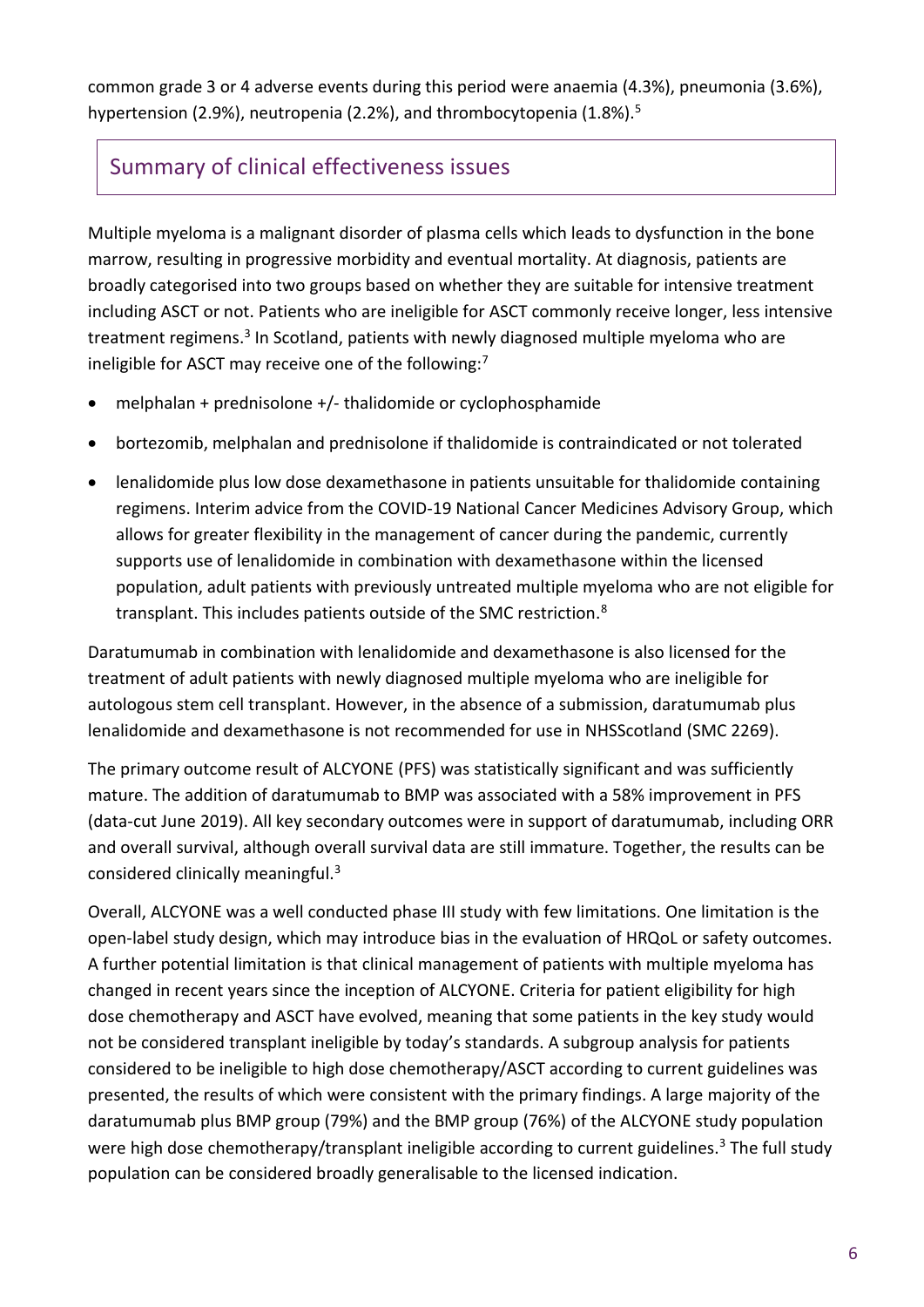ALCYONE compared daratumumab plus BMP with BMP, which is a relevant comparator in Scottish practice. However, experts consulted by SMC considered lenalidomide plus dexamethasone to be the most relevant comparator in Scotland, and also noted the availability of other comparators. To address the lack of direct data with relevant comparators, the company conducted a NMA, which had the following limitations: there was methodological and clinical heterogeneity observed across studies, with no measures of inconsistency reported; high to unclear risk of bias across multiple studies; and no assessment of safety or HRQoL, preventing a comprehensive risk/benefit evaluation of different treatments. The propensity score-based adjusted analysis comparing daratumumab plus BMP versus lenalidomide plus dexamethasone was limited by the presence of potentially important differences in baseline characteristics that could not be accounted for. There were also inconsistencies between the magnitudes of treatment differences between the NMA and the propensity score-based adjusted analysis. Despite these limitations, the results appear credible; propensity score-based adjusted analysis using individual patient data can be considered more robust.

Clinical experts consulted by SMC considered that daratumumab plus BMP is a therapeutic advancement due to the improvements in PFS and overall survival. It would likely be used in fitter patients who are ineligible for transplant; not all transplant ineligible patients would be suitable. Daratumumab plus BMP would impact cancer day units as additional resources would be required to deliver daratumumab when compared with lenalidomide plus dexamethasone or BMP. This will also have implications for patients who may have to attend hospital more frequently.

While daratumumab meets SMC orphan criteria in this indication/setting, the company did not request a Patient and Clinician Engagement (PACE) meeting to consider the added value of daratumumab in the context of treatments currently available in NHS Scotland.

### Summary of comparative health economic evidence

The company submitted a cost-utility analysis comparing daratumumab plus bortezomib, melphalan and prednisone (DBMP) to bortezomib, melphalan and prednisone (BMP), and lenalidomide plus dexamethasone for the treatment of adult patients with newly diagnosed multiple myeloma who are ineligible for autologous stem cell transplant. The submitting company identified lenalidomide plus dexamethasone as the main comparator, due to its high market share and increased usage during the COVID-19 pandemic. SMC clinical experts were consistent that BMP and lenalidomide plus dexamethasone treatments would be displaced by the new regimen. It is noted that lenalidomide plus dexamethasone is currently routinely accessible in this population through a combination of SMC accepted restricted advice (SMC1096/15) and interim advice from the COVID-19 National Cancer Medicines Advisory Group.

The economic analysis incorporated a partitioned survival model with three health states: progression-free (PF), progressed (PD) and dead. Survival outcomes (PFS and overall survival) before the landmark time point (12 months) were based on the observed survival data from the intention to treat (ITT) population of the ALCYONE (for DBMP and BMP) and adjusted MAIA (for lenalidomide plus dexamethasone) studies from the time of randomisation. Post-landmark survival outcomes (PFS and overall survival) were based on the extrapolation of survival data from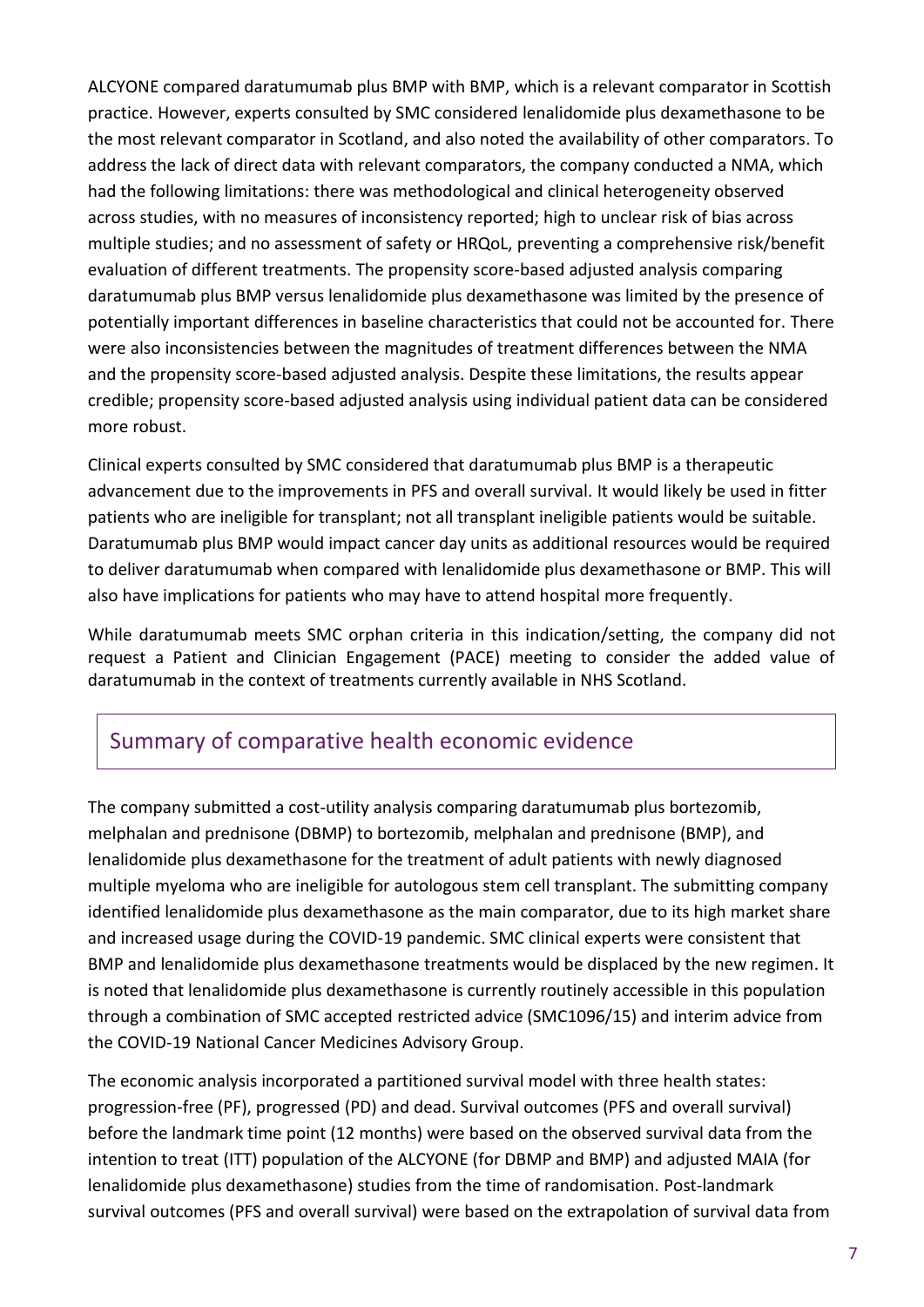the MRD negativity assessment at 12 months and modelled separately for patients who achieved MRD-negative status and those who did not. A 29-year time horizon with a four-week model cycle was adopted, with patients entering the model aged 71 years.

The main sources of clinical data were ALCYONE<sup>11</sup> and MAIA.<sup>13</sup> Direct clinical evidence for DBMP versus BMP in the relevant patient population was taken from ALCYONE. As no direct evidence between DBMP and lenalidomide plus dexamethasone was available, the patient population of the lenalidomide plus dexamethasone arm of MAIA was adjusted to match the patient population of the DBMP arm of the ALCYONE trial using a propensity score weighting approach based on average treatment effect of the treated. This matching was based on patients' clinical characteristics that were prognostic of improved survival outcomes and showed the effect that would have been observed if patients were administered lenalidomide plus dexamethasone in ALCYONE. SMC statistician opinion viewed the approach taken as sensible. Extrapolation of PFS and overall survival was performed in the BMP and lenalidomide plus dexamethasone treatment groups with MRD-positive responses at the landmark assessment point using individual patient level data (IPD) directly from ALCYONE (for BMP) and MAIA (for lenalidomide plus dexamethasone). The company justified this by stating the majority of patients treated with BMP and lenalidomide plus dexamethasone were MRD-positive, and the high number of events for these cohorts provided mature data sources to extrapolate from. Standard survival models were fitted and assessed in terms of goodness-of-fit statistics, visual inspection of the hazard function and survival curves to the observed data from the ALCYONE and MAIA studies, while also considering clinical plausibility of long-term survival predictions in the view of two Scottish clinical experts consulted by the company. In the case of lenalidomide plus dexamethasone MRD-positive extrapolation the generalised gamma was used for both PFS and overall survival. In the case of BMP MRD-positive extrapolation, the log-logistic was used for PFS and Weibull used for overall survival. When modelling PFS and overall survival for DBMP MRD-positive patients, hazard ratios were applied to the BMP MRD-positive survival curves.<sup>11</sup> These were obtained from the ALCYONE post-landmark analysis.<sup>11</sup> Hazard ratios were derived from an updated meta-analysis<sup>12</sup> and were used when modelling PFS and overall survival for MRD-negative patients in the DBMP, BMP and lenalidomide plus dexamethasone arms. This hazard ratio was applied to each arm's respective MRD-positive survival curves.

Utilities were derived from the EQ-5D-5L data from ALCYONE cross-walked to EQ-5D-3L UK value set using Van Hout et al. 2012.<sup>14</sup> Utility values for the progression-free health state were derived using a time-varying approach, increasing from month 0 to month 36, with the month 36 value carried forward. The estimated utility value for the progressed disease state was estimated separately as an average of utility estimates following progression. EQ-5D utility was seen to be similar between the intervention and comparator treatment arms in ALCYONE, hence utility values used in the model were based on pooled EQ-5D data across treatment arms with the same values applied to both model cohorts.<sup>11</sup> One-off decrements in utility were applied in the model for the proportion of patients who experienced grade 3 or 4 adverse events, with the total disutility included in the model being -0.25 for DBMP, -0.25 for BMP and -0.20 for lenalidomide plus dexamethasone. In the model, health state utility values were also age-adjusted over the model time horizon using the UK population norm values for EQ-5D.<sup>15</sup>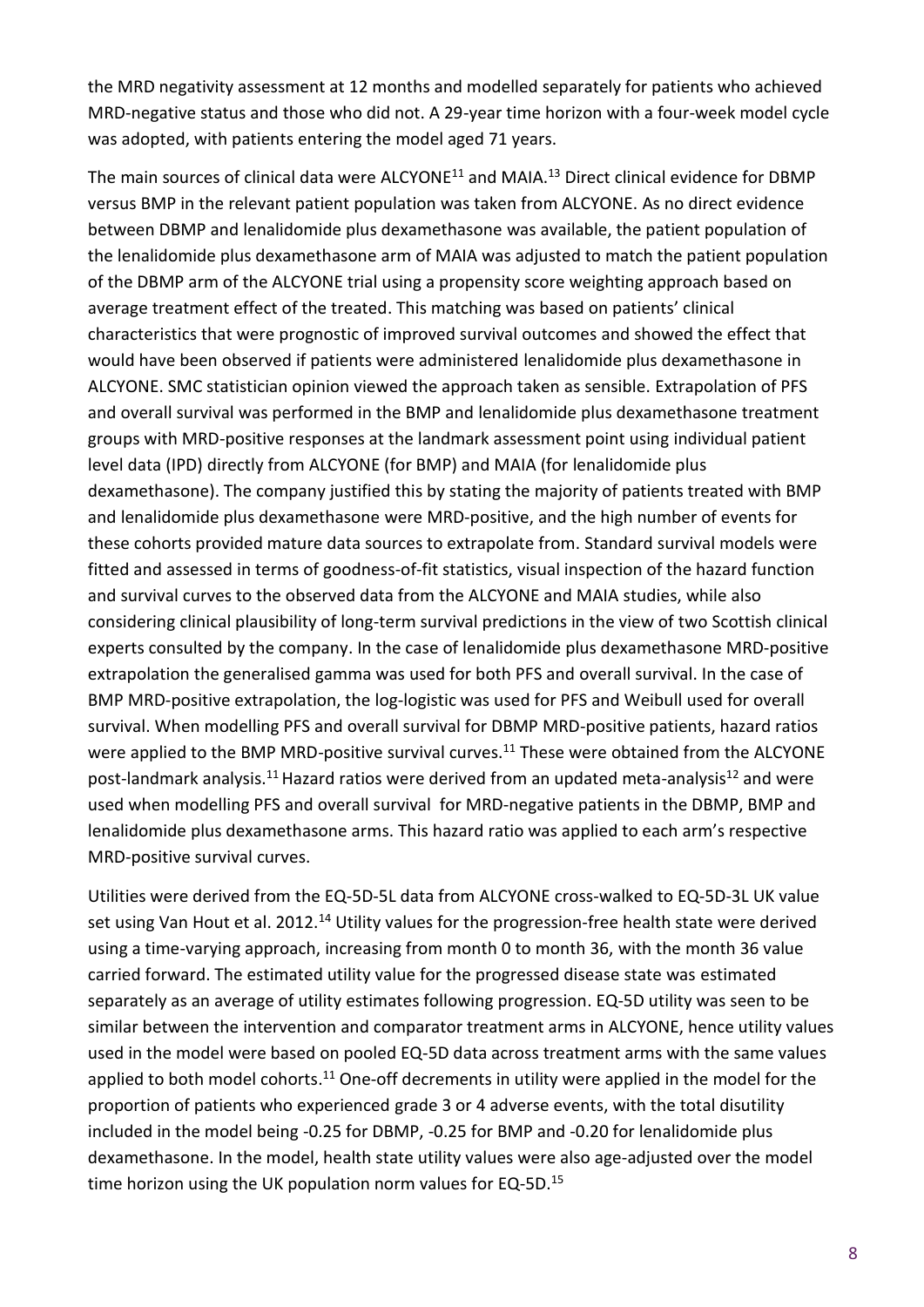In addition to medicine acquisition (including concomitant) and administration costs, other costs included were those for subsequent treatments, monitoring in the on and off treatment state, management of adverse events and end-of-life costs. All patients were modelled as receiving daratumumab with SC injection. Time to treatment discontinuation (TTD) was used to determine the time on treatment (ToT). Extrapolation of TTD used the Kaplan–Meier (KM) data from the overall ITT population in ALCYONE and MAIA trial. As BMP has a fixed treatment duration, there was no extrapolation required and the KM TTD data from the ALCYONE trial was used directly. The model could therefore account for patients who may have discontinued treatment before progression. All patients were assumed to receive 2<sup>nd</sup> and 3<sup>rd</sup> line therapies. As ToT was used in the model, application of specific health-state costs could be applied while patients were either on or off treatment, independent of the application of the PF or PD health states. The dosing regimens for daratumumab and lenalidomide were in line with the product SPCs, aside from the BMP regimen which utilised a reduced dosing schedule and was in line with ALCYONE and considered by clinical experts consulted by the submitting company to be reflective of Scottish practice.1,2, 11, 16, 17

A Patient Access Scheme (PAS) was submitted by the company and assessed by the Patient Access Scheme Assessment Group (PASAG) as acceptable for implementation in NHSScotland.

A PAS discount is also in place for lenalidomide and this was included in the results used for decision-making by using estimates of the comparator PAS price. The results presented do not take account of the PAS for lenalidomide or the PAS for DBMP but these were considered in the results used for decision-making. SMC is unable to present the results provided by the company which used an estimate of the PAS price for lenalidomide due to commercial confidentiality and competition law issues.

The base case results are shown in the table below.

#### **Table 3: Base case results –list price for all medicines**

| Intervention                    | <b>ICER</b> |  |
|---------------------------------|-------------|--|
| <b>DBMP</b>                     | -           |  |
| <b>BMP</b>                      | £136,168    |  |
| lenalidomide plus dexamethasone | £126,036    |  |

**Abbreviations:** BMP: bortezomib, melphalan and prednisone; DBMP: daratumumab, bortezomib, melphalan and prednisone; ICER: incremental cost-effectiveness ratio; LY: life years; QALY: quality-adjusted life year.

The most substantial incremental cost-effectiveness ratio (ICER) increases from the presented scenarios in the table below were associated with assumptions around BMP MRD-positive extrapolations, DBMP MRD-positive/negative extrapolations, including 4<sup>th</sup> line treatments, and DBMP and lenalidomide plus dexamethasone ToT determined by PFS data from ALCYONE as opposed to TTD.

The submitting company viewed scenario 1 as clinically implausible, based on input from an advisory board meeting involving two Scottish clinicians comparing long term survival estimates.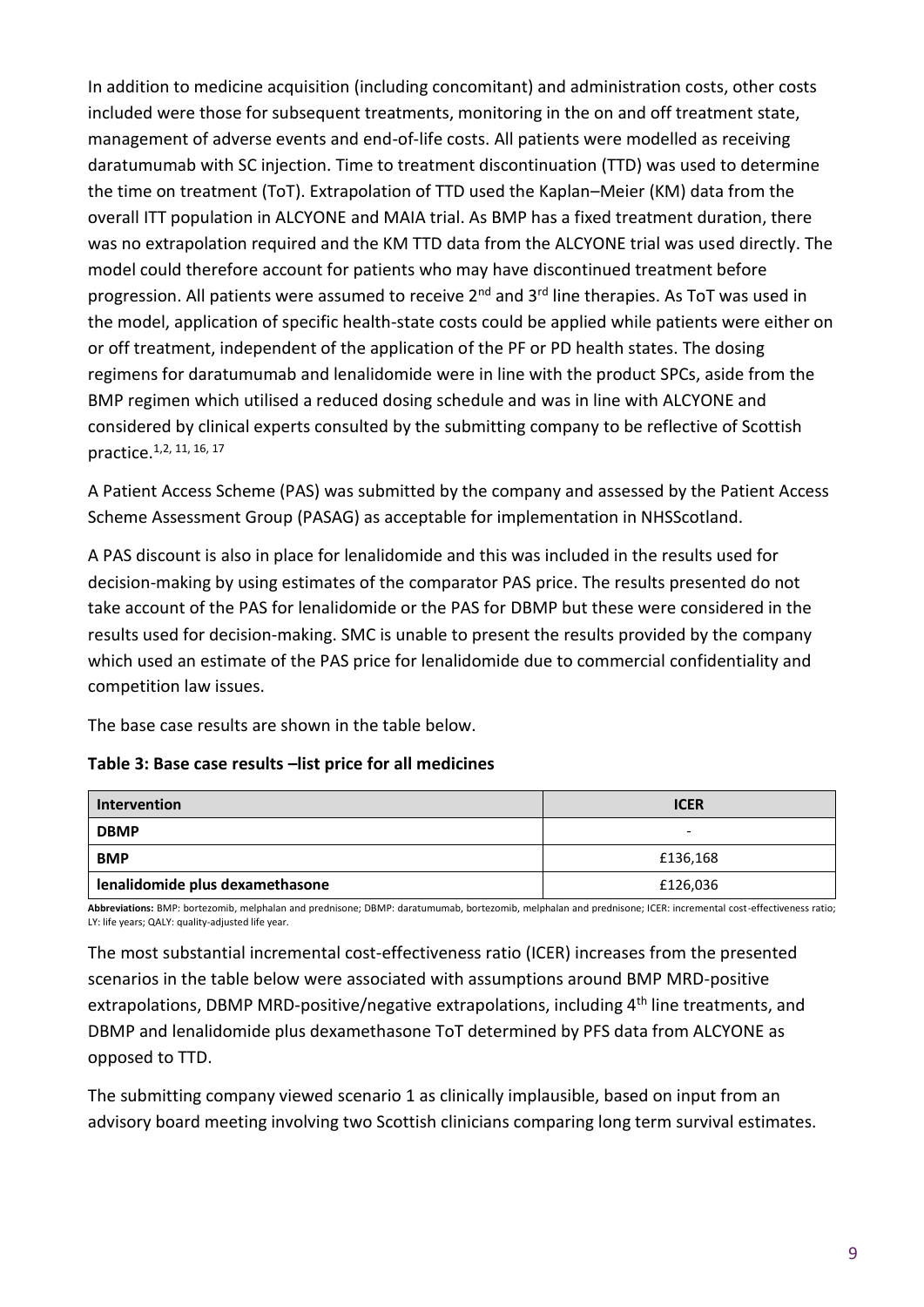#### **Table 4. Scenario analyses**

|                |                                                                                                                                                          |                                                                                                                                                                                                                                                                         | <b>DBMP</b> List price |                                                       |
|----------------|----------------------------------------------------------------------------------------------------------------------------------------------------------|-------------------------------------------------------------------------------------------------------------------------------------------------------------------------------------------------------------------------------------------------------------------------|------------------------|-------------------------------------------------------|
|                |                                                                                                                                                          |                                                                                                                                                                                                                                                                         | ICER (£ per QALY)      |                                                       |
| #              | <b>Base Case</b>                                                                                                                                         | Scenario                                                                                                                                                                                                                                                                | Versus<br><b>BMP</b>   | Versus<br>lenalidomide                                |
|                |                                                                                                                                                          |                                                                                                                                                                                                                                                                         |                        | plus<br>dexamethasone                                 |
| 0              | <b>Base Case</b>                                                                                                                                         |                                                                                                                                                                                                                                                                         | £136,168               | £126,036                                              |
| $\mathbf{1}$   | <b>BMP MRD-positive</b><br>extrapolation (PFS = log<br>logistic, OS = Weibull)                                                                           | <b>BMP MRD-positive extrapolation</b><br>based on statistical goodness-of-<br>fit (PFS = lognormal, OS =<br>Gompertz)                                                                                                                                                   | £207,748               | $-E922,405$<br>(Negative<br>QALYs, Positive<br>Costs) |
| $\overline{2}$ | lenalidomide plus<br>dexamethasone MRD-positive<br>extrapolation (PFS =<br>Generalised Gamma, OS =<br><b>Generalised Gamma)</b>                          | lenalidomide plus dexamethasone<br>MRD-positive extrapolation based<br>on statistical goodness-of-fit (PFS<br>= exponential, OS = Weibull)                                                                                                                              | £136,168               | £115,100                                              |
| 3              | <b>DBMP MRD- negative</b><br>extrapolation based on HR<br>from all included studies in<br>meta-analysis                                                  | <b>DBMP MRD- negative</b><br>extrapolation based on a HR from<br>studies where MRD negativity was<br>measured to 10^-5 only (as per<br>the MRD-negativity measure used<br>in the model to determine the<br>proportion of patients who are<br>MRD-positive or -negative) | £134,961               | £124,183                                              |
| 4              | <b>DBMP MRD-negative</b><br>extrapolation based on HR<br>from all included studies in<br>meta-analysis                                                   | <b>DBMP MRD-negative</b><br>extrapolation for PFS based on a<br>treatment effect HR derived from<br>ALCYONE (applied to the BMP<br>MRD- arm) and assuming a HR of<br>1 (i.e., no treatment effect) for OS                                                               | £143,675               | £134,217                                              |
| 5              | <b>DBMP MRD-positive</b><br>extrapolation based on HR<br>from ALCYONE landmark<br>analysis.                                                              | DBMP MRD-positive extrapolation<br>based on independent<br>extrapolation. PFS= log logistic<br>distribution. OS= exponential.                                                                                                                                           | £142,519               | £136,622                                              |
| 6              | DBMP ToT based on TTD<br><b>Extrapolations from ALCYONE</b><br>lenalidomide plus<br>dexamethasone ToT based on<br>TTD Extrapolations from<br><b>MAIA</b> | DBMP and lenalidomide plus<br>dexamethasone ToT determined<br>by PFS data from ALCYONE as<br>opposed to TTD                                                                                                                                                             | £169,662               | £133,483                                              |
| $\overline{7}$ | Utility values for PF and PD<br>were based on EQ-5D data<br>from ALCYONE using a time-<br>varying approach for PF.                                       | Utility values from ALCYONE<br>without using a time-varying<br>approach                                                                                                                                                                                                 | £154,666               | £135,557                                              |
| 8              | Subsequent treatments (2nd<br>and 3rd line)                                                                                                              | Inclusion of 4th line treatment                                                                                                                                                                                                                                         | £171,097               | £170,150                                              |

**Abbreviations**: AE: adverse event; BMP: bortezomib, melphalan and prednisone; DBMP: daratumumab, bortezomib, melphalan and prednisone; HR: hazard ratio; IV: intravenous; ICER: incremental costeffectiveness ratio; KM: Kaplan-Meier; MRD: minimal residual disease; OS: overall survival; PAS: patient access scheme; PD: progressed disease; PFS: progression-free survival; PF: progression-free; QALY: qualityadjusted life year; SC: subcutaneous; TTD: time to treatment discontinuation; TOT: time on treatment.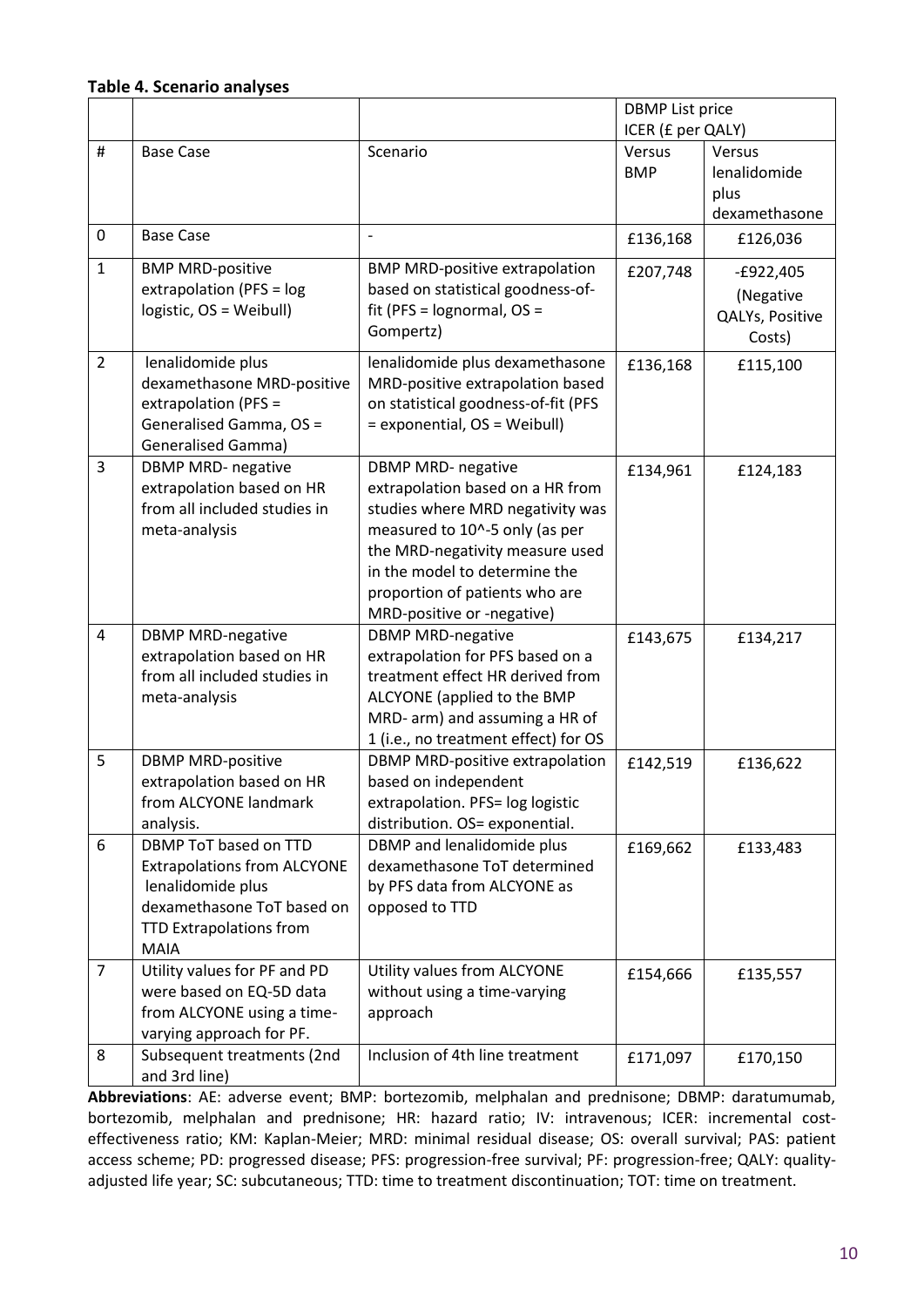Key limitations of the analysis were:

- Proportional hazard assumption: Application of hazard ratios to model survival outcomes required a proportional hazards assumption (relative risk of an event was fixed irrespective of time). As this assumption was required in the model, hazard ratios used in the model (MRD−negative versus MRD-positive; DBMP versus BMP (MRD-positive)) were held constant over the time horizon. From the provided sensitivity analysis, hazard ratios for overall survival and PFS in DBMP vs BMP (MRD-positive) had the potential to create large changes in the ICERs compared to the base case. Furthermore, a scenario analysis of independent extrapolation of the DBMP MRD-positive arm for PFS and overall survival showed an increase in the ICERs compared to the base case. The submitting company assessed the hazard ratios that were used via inspection of log-cumulative hazard plots and their associated Schoenfeld plots. This provided evidence of the proportional hazard assumption not being violated through the nonsignificant p-values in the Schoenfeld residual plots. However, visual inspection of the logcumulative hazard plots using both overall survival and PFS DBMP vs BMP (MRD-positive) hazard ratios did show the log-hazard curves crossing (suggesting the hazard in the DBMP group was not proportional to the hazard in the BMP group). The submitting company provided additional analysis using a DBMP MRD-positive time-varying treatment effect, showing a minor decrease to the base ICERs.
- Choice of post-landmark extrapolation distributions: The choice of extrapolation distributions for PFS and overall survival in BMP and lenalidomide plus dexamethasone with a postlandmark MRD-positive response was largely informed by an advisory board with two Scottish clinicians comparing long term survival estimates. When alternate extrapolation distributions were considered, ICERs had the potential to change by a large amount from those in the base case.
- Utilities: Use of time-varying utility values for the PF health state and non-time-varying for the PD health state generated uncertainty in the base case ICERs. The difference in the utility values when moving from the PF to PD health state may have been overstated, compared to when using the non-time-varying approach for the two health states.
- Meta-analysis for MRD: There was potential uncertainty with the MRD-negative versus MRDpositive hazard ratio, as the updated meta-analysis<sup>12</sup> contained studies where MRD negativity was measured differently. Sensitivity analyses were performed, using MRD-negative versus MRD-positive hazard ratios from subgroups of studies from the meta-analysis (grouped by threshold sensitivity, measurement, and eligibility for MRD assessment by response criteria). These showed minimal impact on the ICERs compared to the base case.

The Committee also considered the benefits of daratumumab in the context of the SMC decision modifiers that can be applied when encountering high cost-effectiveness ratios and agreed that the criterion for a substantial improvement in life expectancy in the patient population targeted in the submission modifier was satisfied. In addition, as daratumumab is an orphan medicine, SMC can accept greater uncertainty in the economic case.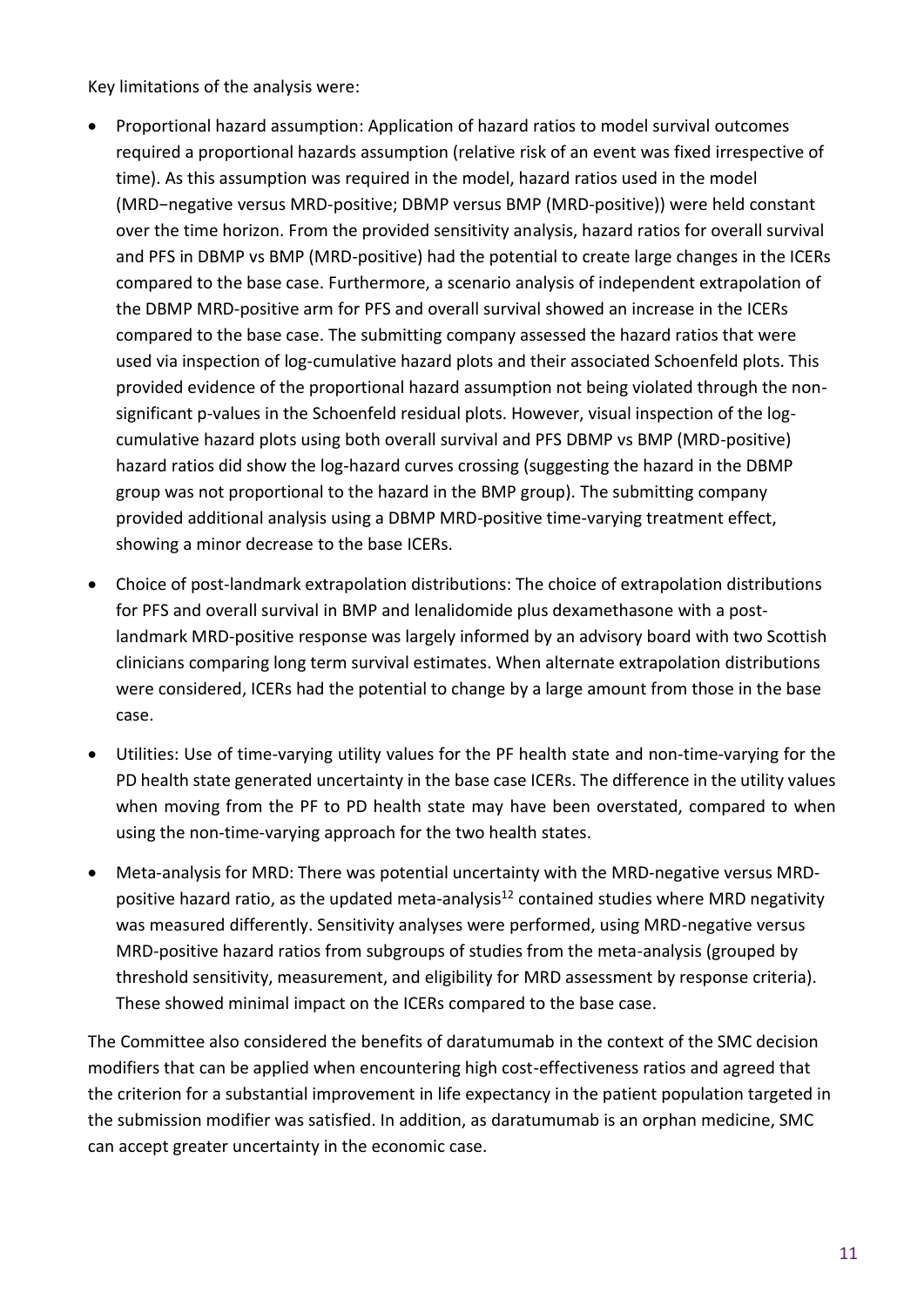After considering all the available evidence and after application of the appropriate SMC modifiers, the Committee was unable to accept daratumumab for use in NHSScotland.

# Summary of patient and carer involvement

The following information reflects the views of the specified Patient Group.

- We received a patient group submission from Myeloma UK, which is a registered charity.
- Myeloma UK has received 8.6% pharmaceutical company funding in the past two years, including from the submitting company.
- Myeloma is a highly individual and complex cancer originating from abnormal plasma cells in the bone marrow. There is currently no cure, but treatment can halt its progress and improve quality of life. The complications of myeloma can be significant, debilitating and painful and include severe bone pain, bone destruction, kidney damage, fatigue and a depleted immune system which can lead to increased infections.
- The patient population covered in this appraisal make up more than half of all myeloma patients. They are generally older; they can be frailer/less fit and cannot tolerate intensive treatments such as a stem cell transplant. As myeloma is a highly individual, relapsing and remitting cancer which becomes resistant to treatment, patients need and want a range of effective treatment options including treatments with different mechanisms of action, administered in a range of ways, at every stage of the treatment pathway.
- Daratumumab in combination with the current standard treatment of bortezomib, melphalan and dexamethasone (DBMP) improves outcomes whilst not adding much treatment related burden. Patients desire treatments with minimal negative impact on quality of life. The patient group described how in their engagement with patients across the myeloma pathway many have described daratumumab as a "kinder" treatment to take which does not increase toxicity in combination with other treatments.
- The addition of daratumumab could mean extra hospital visits. Oral treatments are often valued by patients. However, overwhelmingly clinical efficacy and the opportunity of a good remission outweighs any disadvantages in the method of administration.

### Additional information: guidelines and protocols

The British Society for Haematology published guidelines in March 2021 titled "Guidelines on the diagnosis, investigation and initial treatment of myeloma: a British Society for Haematology/UK Myeloma Forum Guideline". The guideline makes the following recommendations for nontransplant eligible patients: non-transplant eligible patients may receive a proteasome inhibitor (PI) (for example, bortezomib) or non-PI-based treatment regimen. Patients with high-risk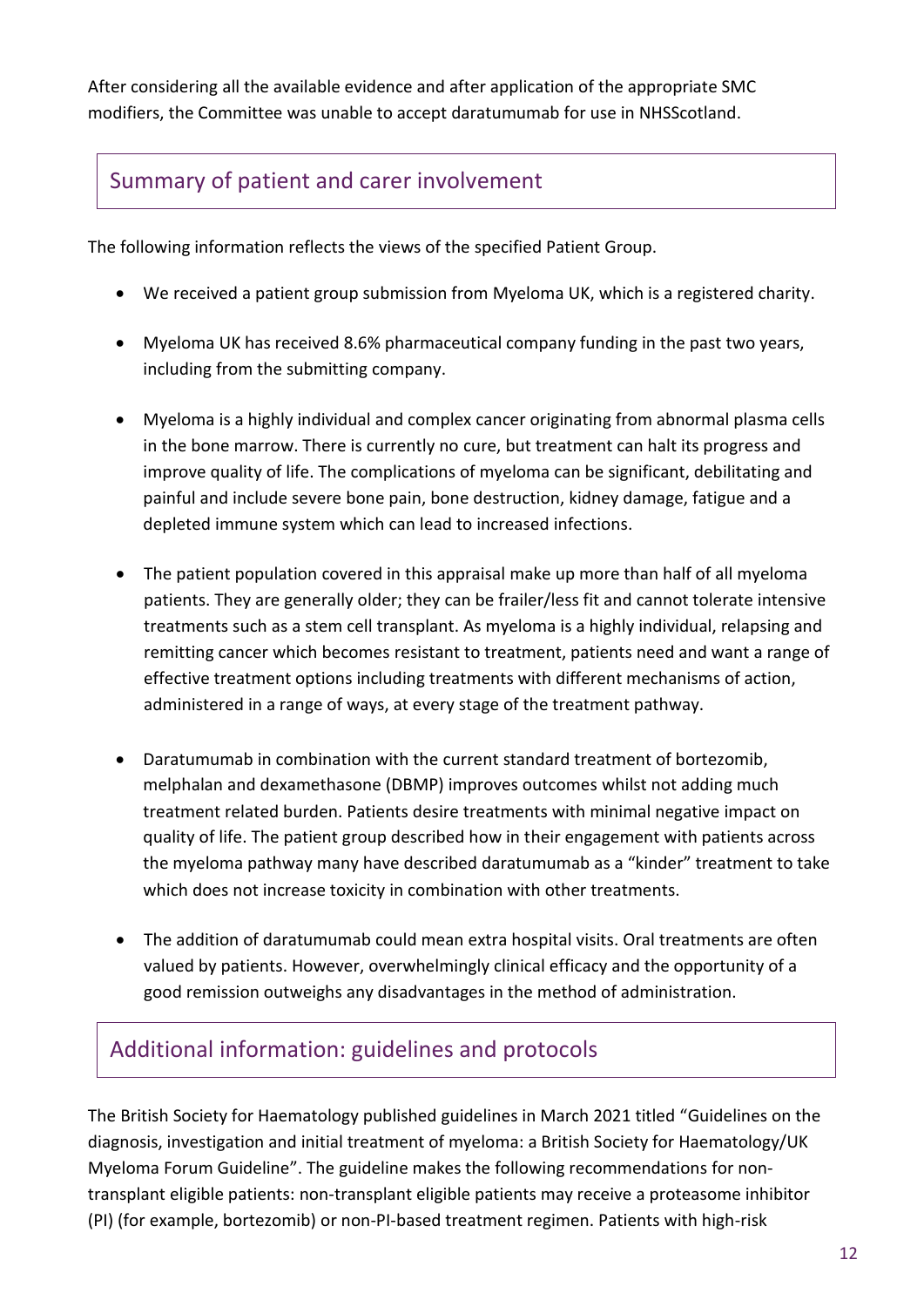cytogenetics should receive a bortezomib/corticosteroid-based regimen if possible. For others, a lenalidomide-based, non-PI containing regimen is also acceptable, and may be preferred for patient-based factors. For non-transplant eligible patients, an alkylating agent (cyclophosphamide or melphalan) or immunomodulatory drugs (thalidomide or lenalidomide) may be added to a bortezomib/corticosteroid-based regimen. Lenalidomide is preferred to thalidomide. Daratumumab is well tolerated and improves response rates and survival. It can be added to combination regimens, as per licence.<sup>9</sup>

The European Haematology Association (EHA)-European Society for Medical Oncology (ESMO) published guidelines in February 2021 titled "Multiple myeloma: EHA-ESMO Clinical Practice Guidelines for diagnosis, treatment and follow-up". The guideline makes the following recommendations for non-transplant eligible patients: first options are daratumumab/lenalidomide/dexamethasone, daratumumab plus BMP, and bortezomib/lenalidomide/dexamethasone. If first options are not available then BMP or lenalidomide/dexamethasone should be considered.<sup>10</sup>

### Additional information: comparators

Lenalidomide plus dexamethasone. Melphalan plus prednisolone +/- thalidomide or cyclophosphamide. Bortezomib, melphalan and prednisolone.

| Medicine    | Dose Regimen                                                 | Cost per course $(f)$                      |
|-------------|--------------------------------------------------------------|--------------------------------------------|
| Daratumumab | In combination with BMP:<br>$IV = 16mg/kg$<br>$SC = 1,800mg$ | Week 1 to 6 (total of 6 doses):<br>£25,920 |
|             |                                                              | Week 7 to 54 (total of 16                  |
|             | Given weekly in weeks 1 to                                   | doses):                                    |
|             | 6, every 3 weeks in weeks 7                                  | £69,120                                    |
|             | to 54, then every 4 weeks in                                 |                                            |
|             | week 55 and beyond (until                                    | Week 55 and beyond:                        |
|             | disease progression).                                        | £4,320 every 4 weeks.                      |

### Additional information: list price of medicine under review

*Costs from BNF online on 07 January 2022. A patient weight of 70kg was used for these calculations; IV and SC daratumumab cost the same for a patient weighing 70kg. Costs calculated using the full cost of vials/ampoules assuming wastage. Costs do not take patient access schemes into consideration.*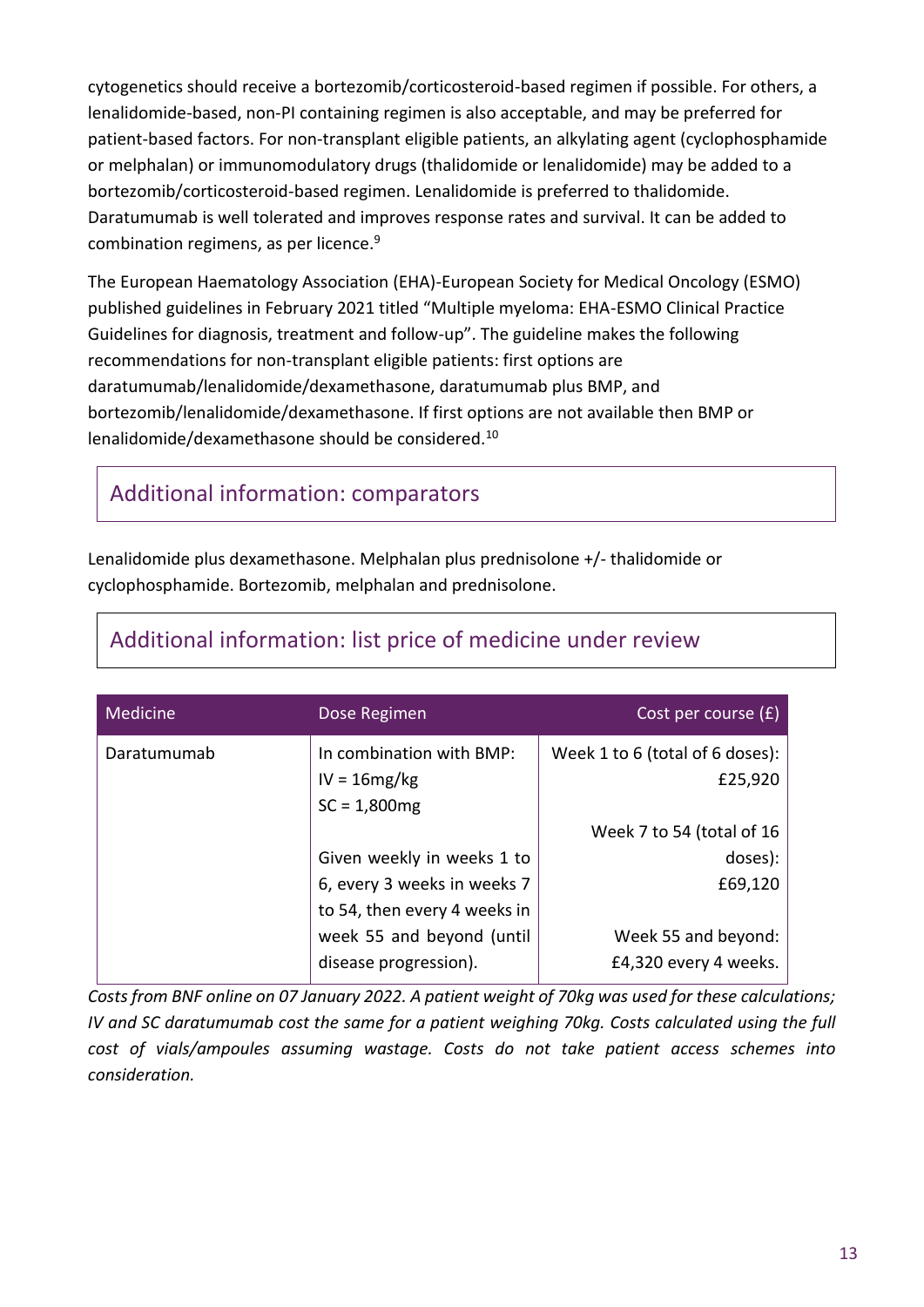# Additional information: budget impact

The submitting company estimated there would be an eligible patient population of 300 in Year 1 rising to 303 in Year 5. The estimated uptake rate was 25% in Year 1 and Year 5. This resulted in 75 patients estimated to receive treatment in year 1 to 76 patients in Year 5.

#### *List price*

The gross impact on the medicines budget was estimated to be £16.6 milllion in year 1 falling to £8 million in year 5. As other medicines were assumed to be displaced, the net medicines budget impact was estimated to be £12.4 million in year 1 and £5.6 million in year 5. Medicines displaced are BMP and lenalidomide plus dexamethasone.

These estimates do not take account of any patient access schemes applied to displaced medicines.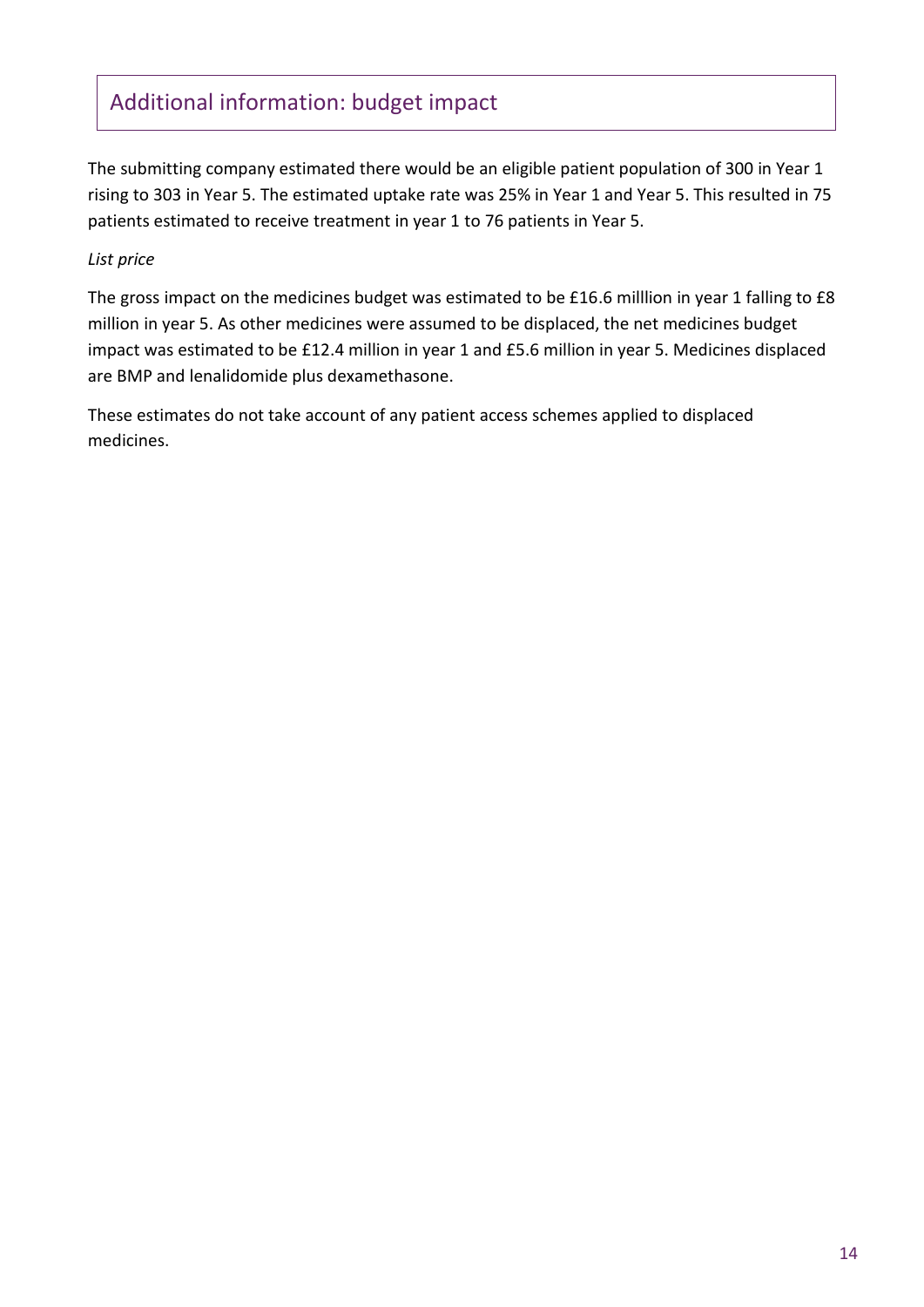#### **References**

- 1. Janssen-Cilag Ltd. Daratumumab 20mg/ml concentrate for solution for infusion Summary of product characteristics. Medicines and Healthcare products Regulatory Agency. <https://products.mhra.gov.uk/> Last revision 06 January 2022.
- 2. Janssen-Cilag Ltd. Daratumumab 1,800mg solution for injection (Darzalex®). Summary of product characteristics. Medicines and Healthcare products Regulatory Agency. <https://products.mhra.gov.uk/> Last revision 06 January 2022.
- 3. European Medicines Agency (EMA). European Public Assessment Report. Daratumumab (Darzalex). EMEA/H/C/004077/II/0011. 26 July 2018. [www.ema.europa.eu](http://www.ema.europa.eu/)
- 4. Mateos MV, Dimopoulos MA, Cavo M, Suzuki K, Jakubowiak A, Knop S, Doyen C, Lucio P, Nagy Z, Kaplan P, Pour L. Daratumumab plus bortezomib, melphalan, and prednisone for untreated myeloma. New England Journal of Medicine. 2018 Feb 8;378(6):518-28.
- 5. Mateos MV, Cavo M, Blade J, Dimopoulos MA, Suzuki K, Jakubowiak A, Knop S, Doyen C, Lucio P, Nagy Z, Pour L. Overall survival with daratumumab, bortezomib, melphalan, and prednisone in newly diagnosed multiple myeloma (ALCYONE): a randomised, open-label, phase 3 trial. The Lancet. 2020 Jan 11;395(10218):132-41.
- 6. Janssen Data on File. MMY3007 (ALCYONE) Interim Analysis 3. 2019.
- 7. West of Scotland Cancer Network. Clinical Management Guideline. Myeloma. May 2021.
- 8. Scottish Government. Coronavirus (COVID-19): Interim cancer treatment options. Last updated 1 November 2021. Available at [https://www.gov.scot/publications/coronavirus-covid-19](https://www.gov.scot/publications/coronavirus-covid-19-interim-cancer-treatment-options/) [interim-cancer-treatment-options/](https://www.gov.scot/publications/coronavirus-covid-19-interim-cancer-treatment-options/)
- 9. Sive J, Cuthill K, Hunter H, Kazmi M, Pratt G, Smith D, British Society of Haematology. Guidelines on the diagnosis, investigation and initial treatment of myeloma: a British Society for Haematology/UK Myeloma Forum Guideline. British journal of haematology. 2021 Apr;193(2):245-68.
- 10. Dimopoulos MA, Moreau P, Terpos E, Mateos MV, Zweegman S, Cook G, Delforge M, Hájek R, Schjesvold F, Cavo M, Goldschmidt H. Multiple myeloma: EHA-ESMO clinical practice guidelines for diagnosis, treatment and follow-up. Annals of Oncology. 2021 Mar 1;32(3):309- 22.
- 11. Janssen Data on File. ALCYONE CSR. 2020.
- 12. Janssen Data on File. Updated Meta-Analysis investaging the role of MRD negativity in longterm survival outcomes in patients with multiple myeloma.
- 13. Clinicaltrials.gov. Study Comparing Daratumumab, Lenalidomide, and Dexamethasone With Lenalidomide and Dexamethasone in Participants With Previously Untreated Multiple Myeloma (NCT02252172). Available from: <https://www.clinicaltrials.gov/ct2/show/NCT02252172> [Accessed June 2021]. 2021.